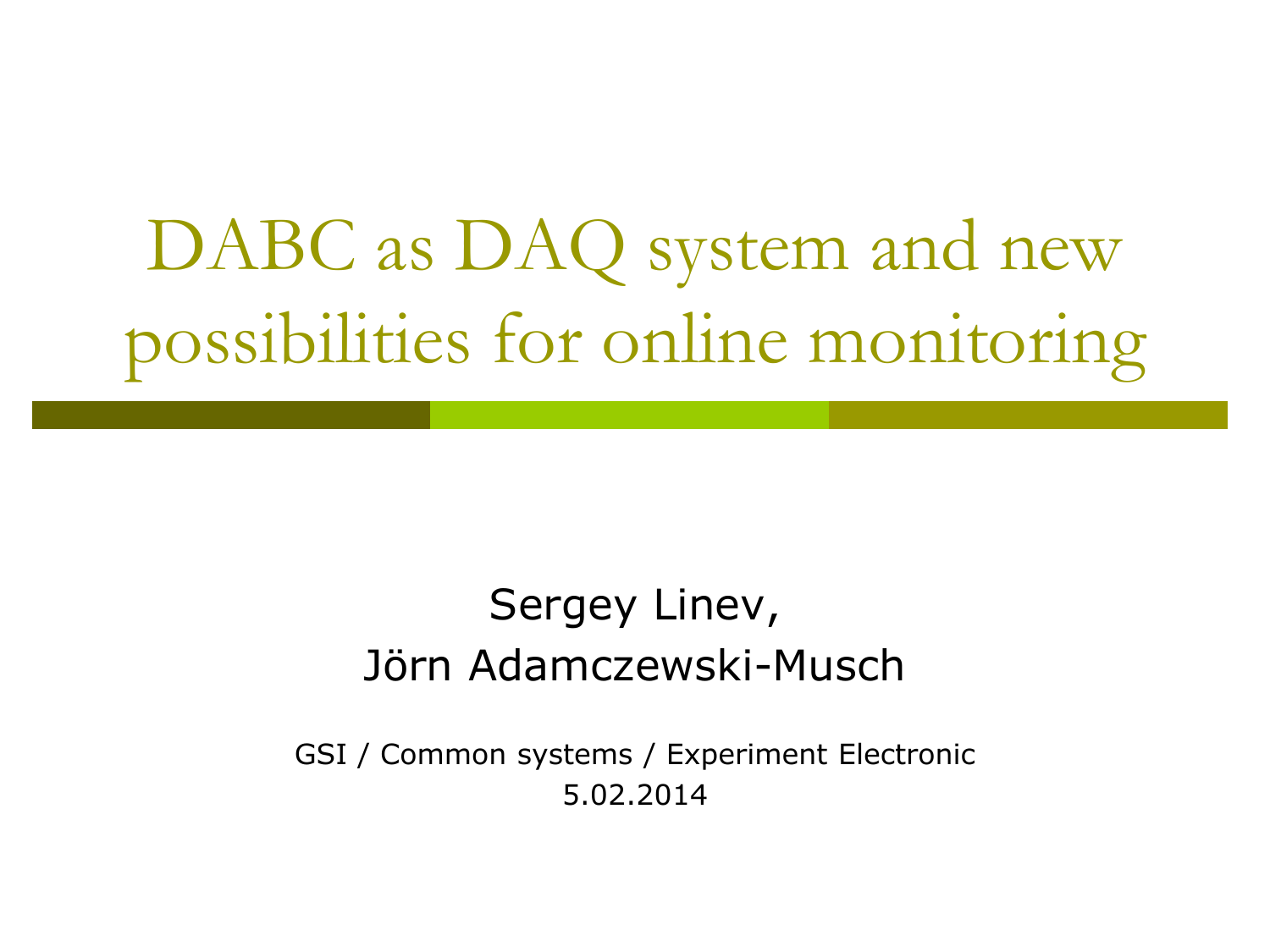## **Outlook**

□ DABC as new event builder **D** Stream event source for hydra ■ Monitoring via web interface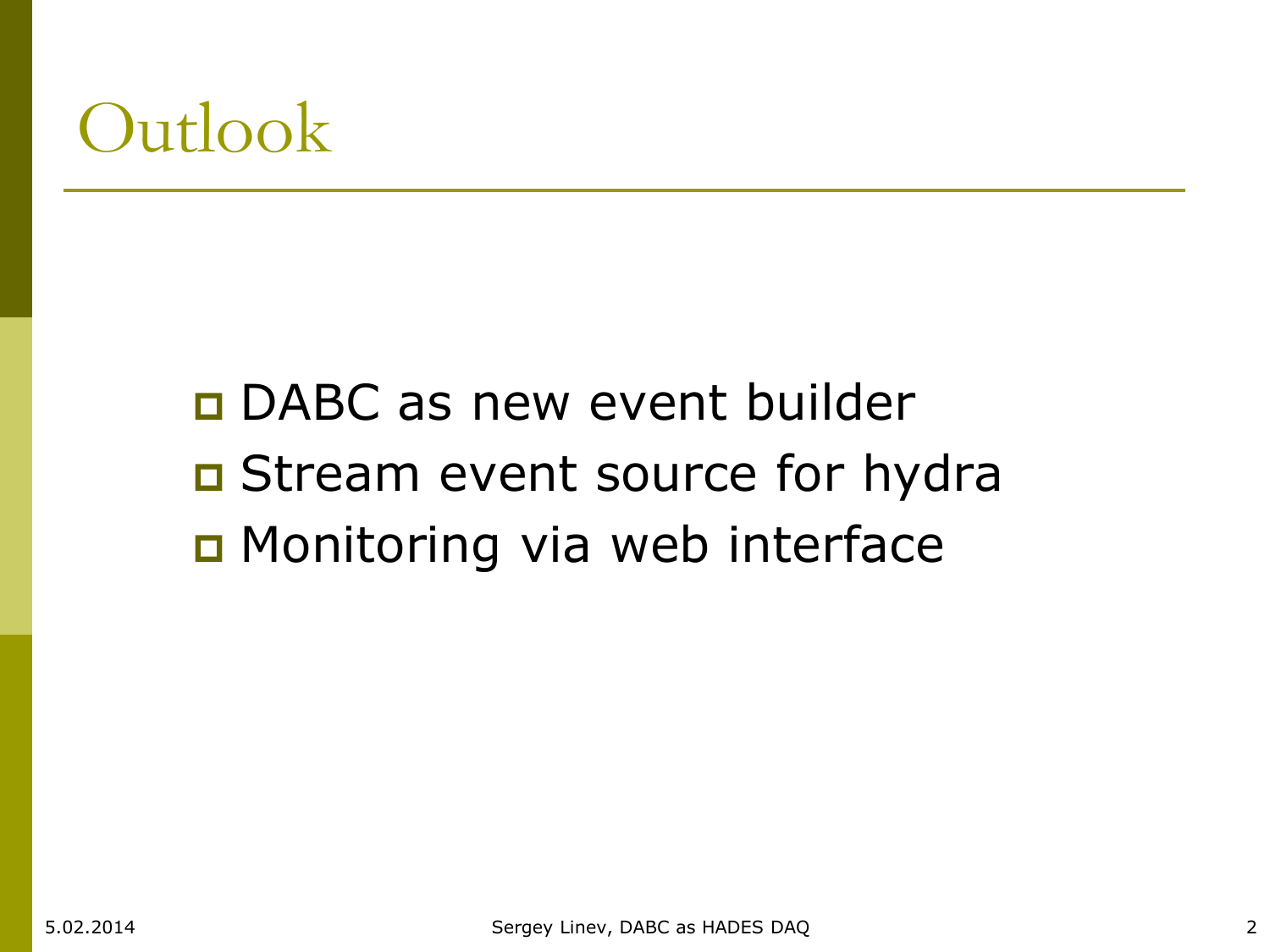### DABC – DAQ software framework

- Multithreaded environment
- **O** Software modules for user code
- □ Zero-copy data transport approach
	- **full support of InfiniBand/10GE VERBS**
	- multithreaded socket support
- **D** Full integration with MBS
- □ Plugins for HADAQ, FESA, ROOT, EPICS, ...
- □ Used as DAQ system for TRB3
- Was the DAQ for CBM test beams (till Nov 2012)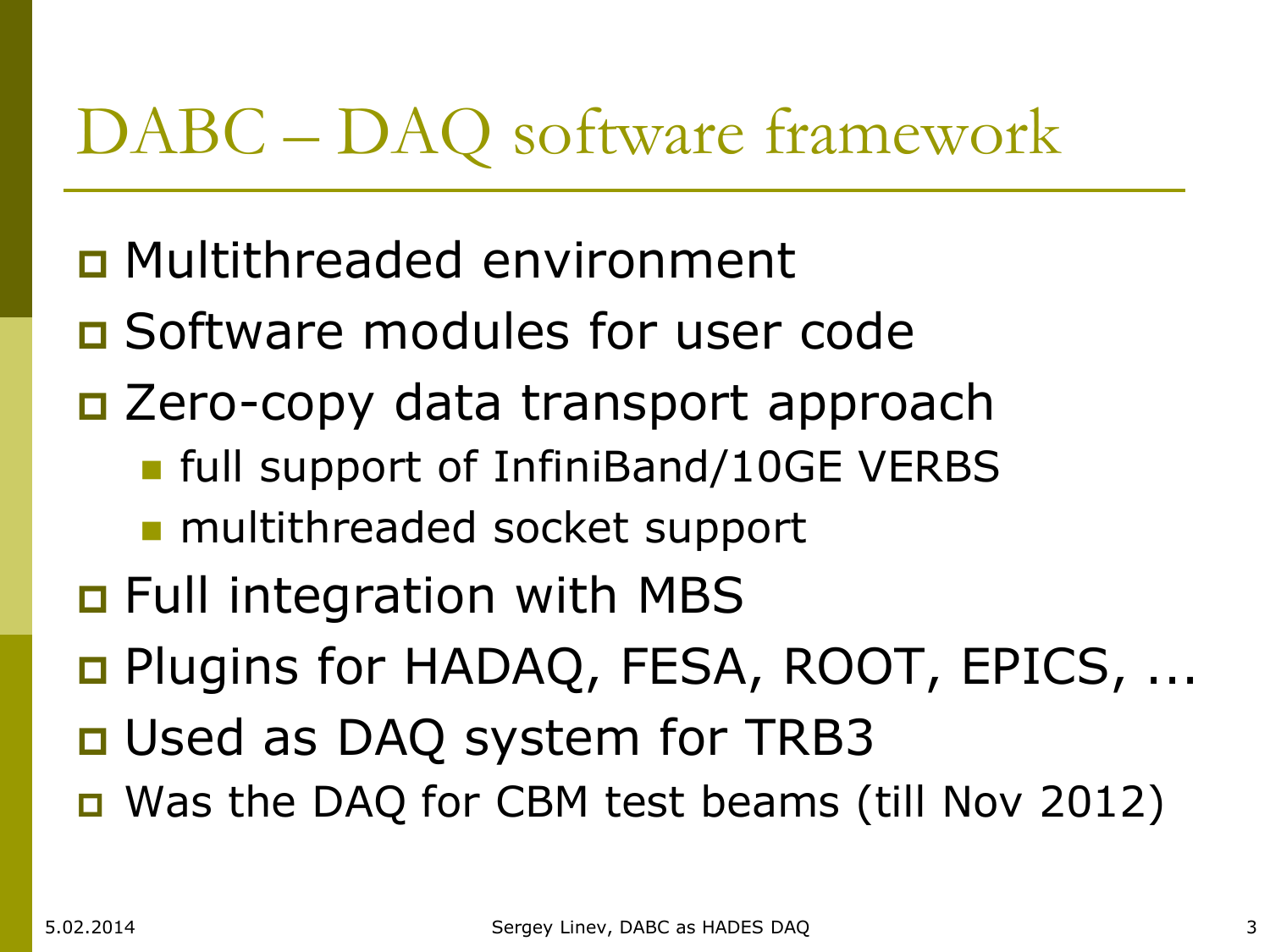# HADES DAQ and online

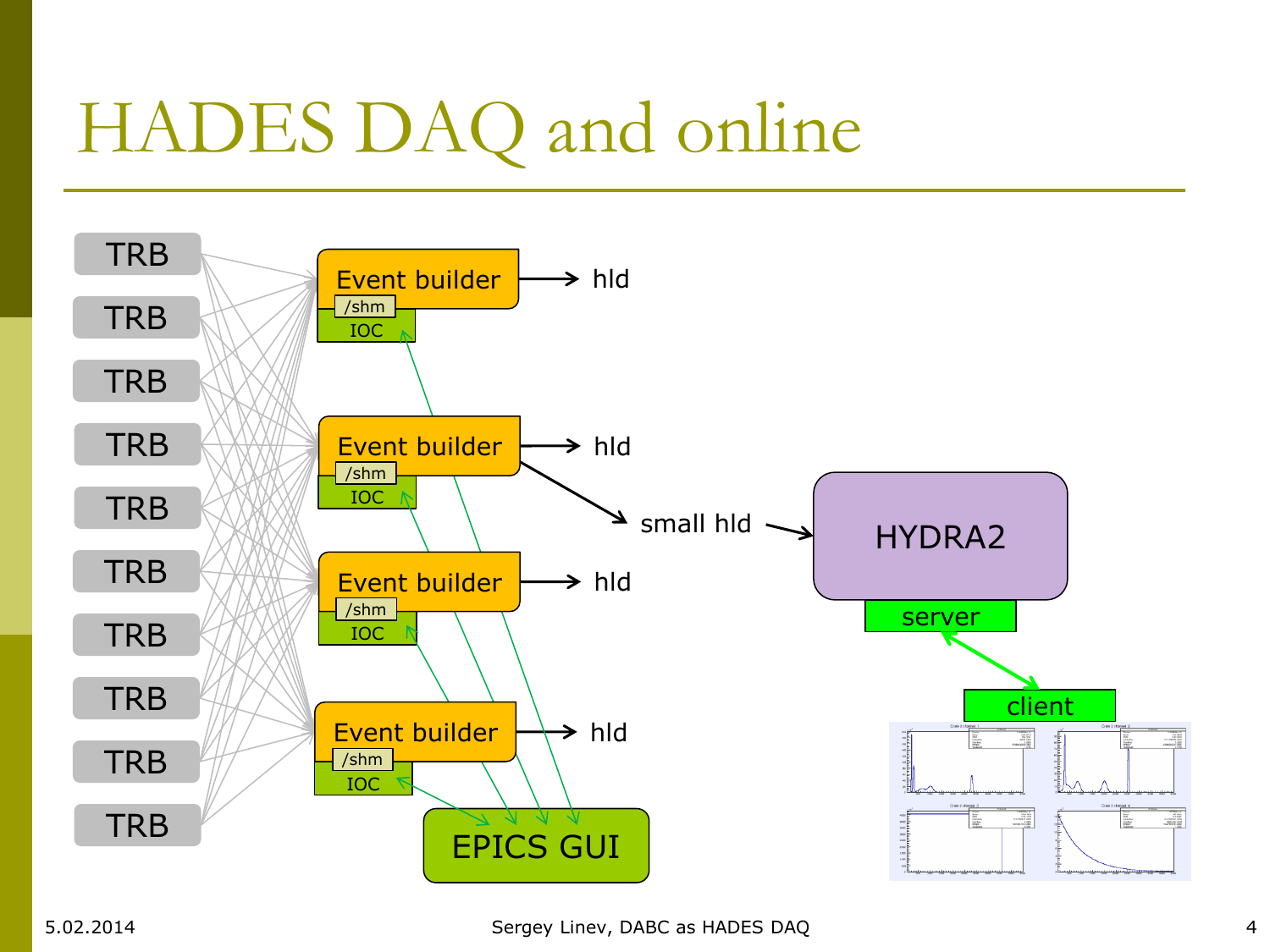# DABC in HADES DAQ

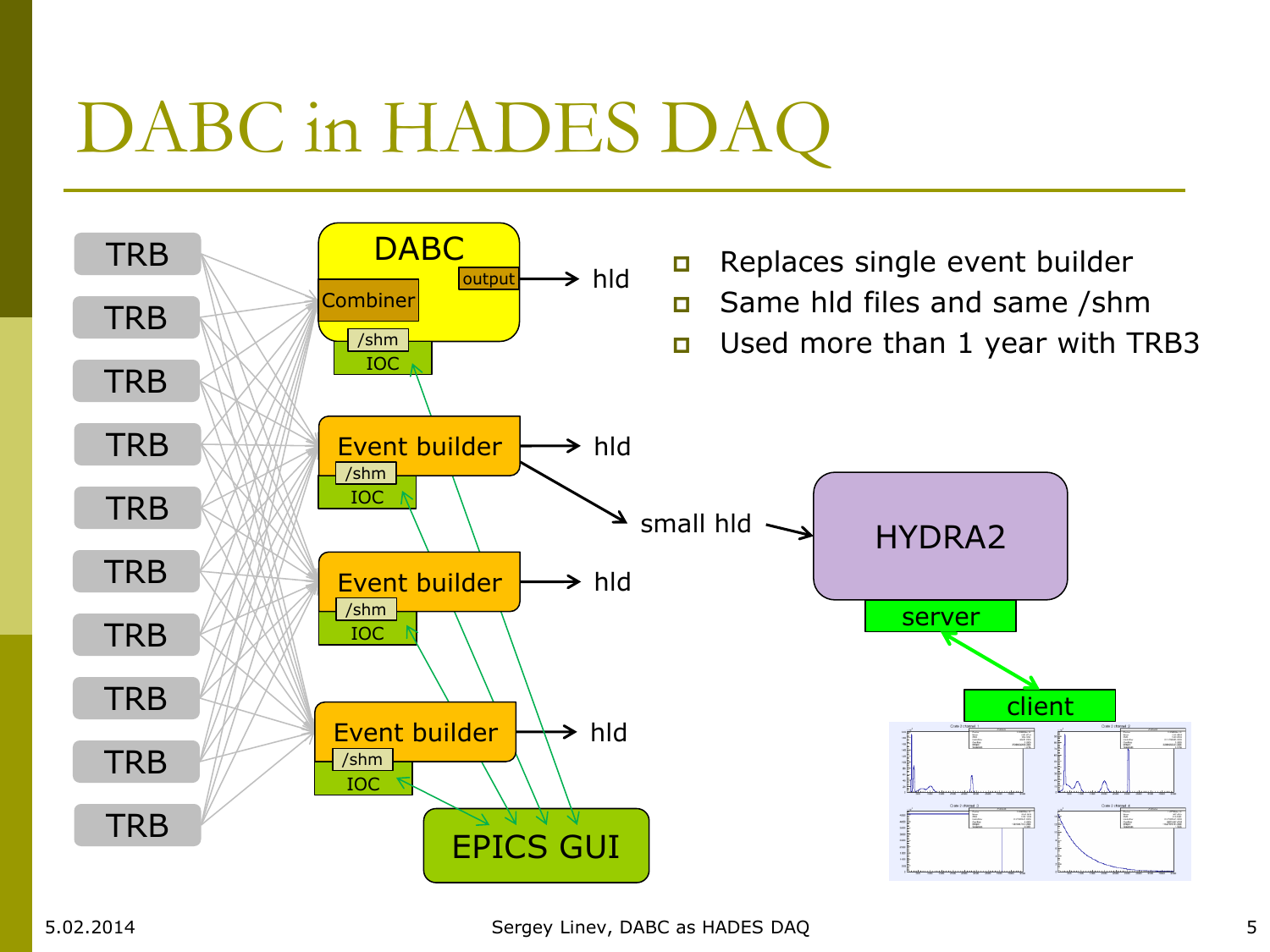# HldStreamSource in hydra2

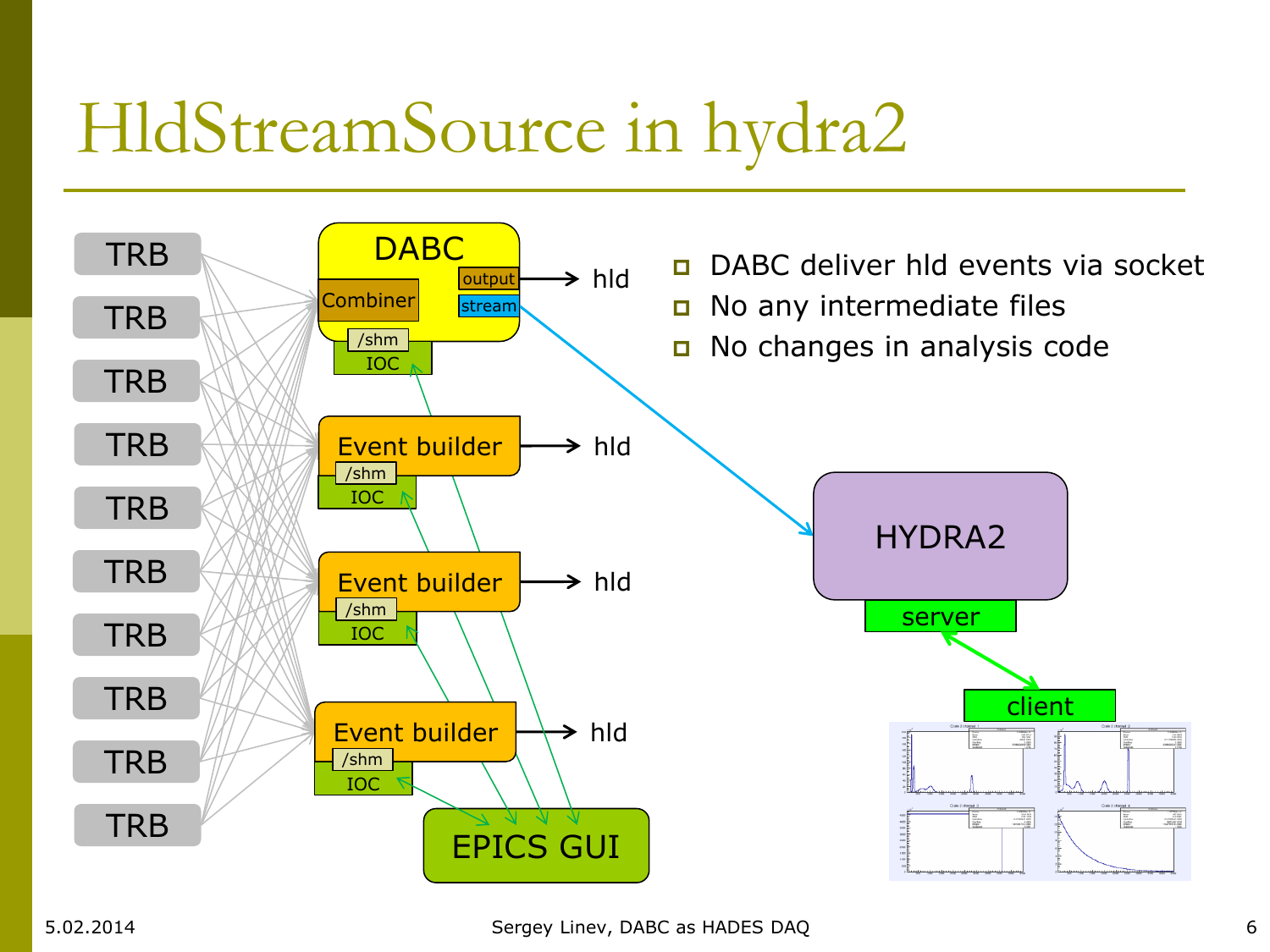# http server in DABC and HYDRA

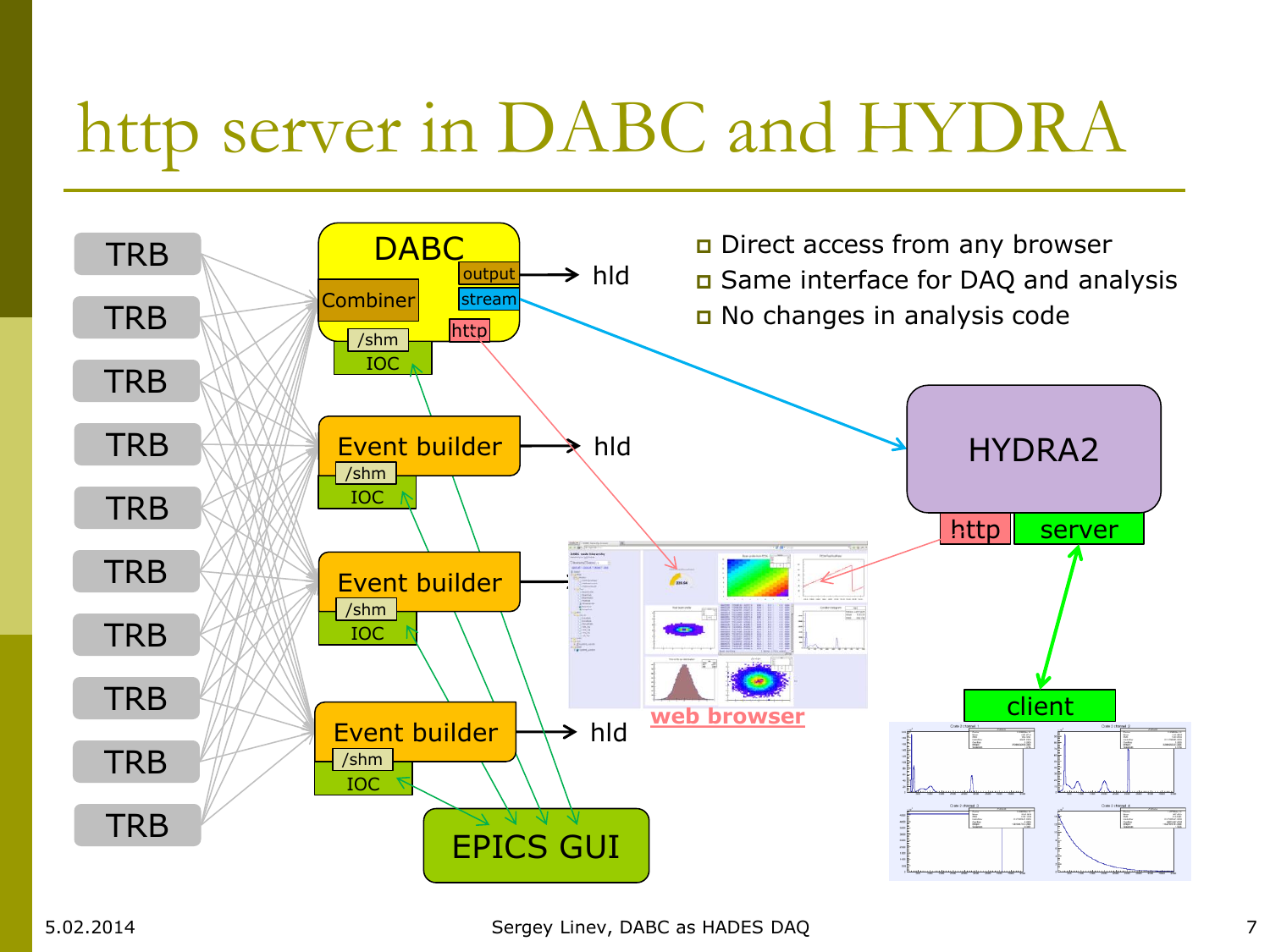# http::Server in DABC

### n http protocol via

- **Exembedded mongoose server**
- FastCGI interface to web server (Apache)
- □ DABC provides access to:
	- **MBS, ROOT, Go4, FESA, EPICS**
- **D** JSRootIO for client side
	- **JavaScript**
	- **Interactive web pages**

**D** Monitoring and control capabilities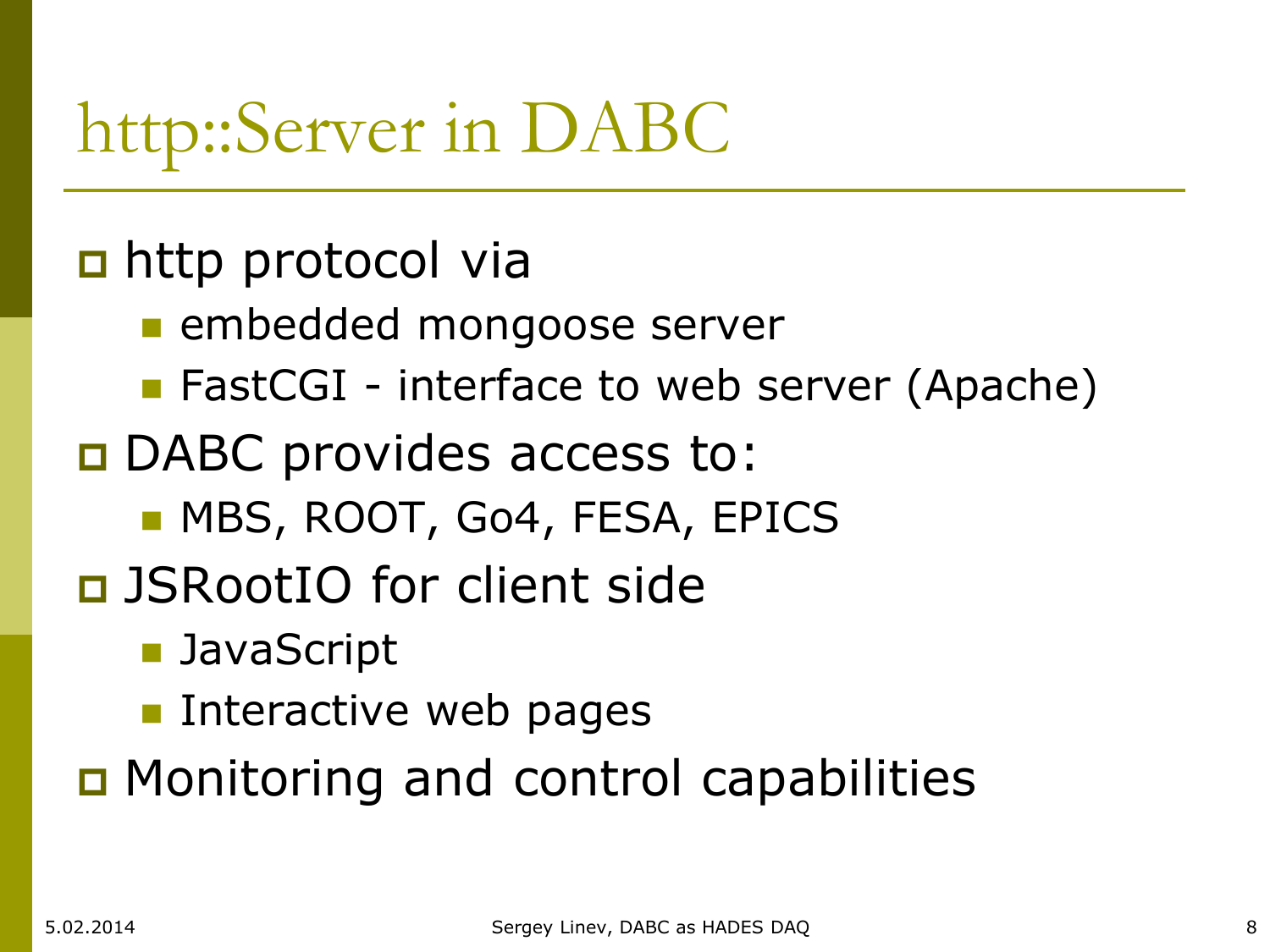## DABC in web browser



#### 5.02.2014 Sergey Linev, DABC as HADES DAQ 9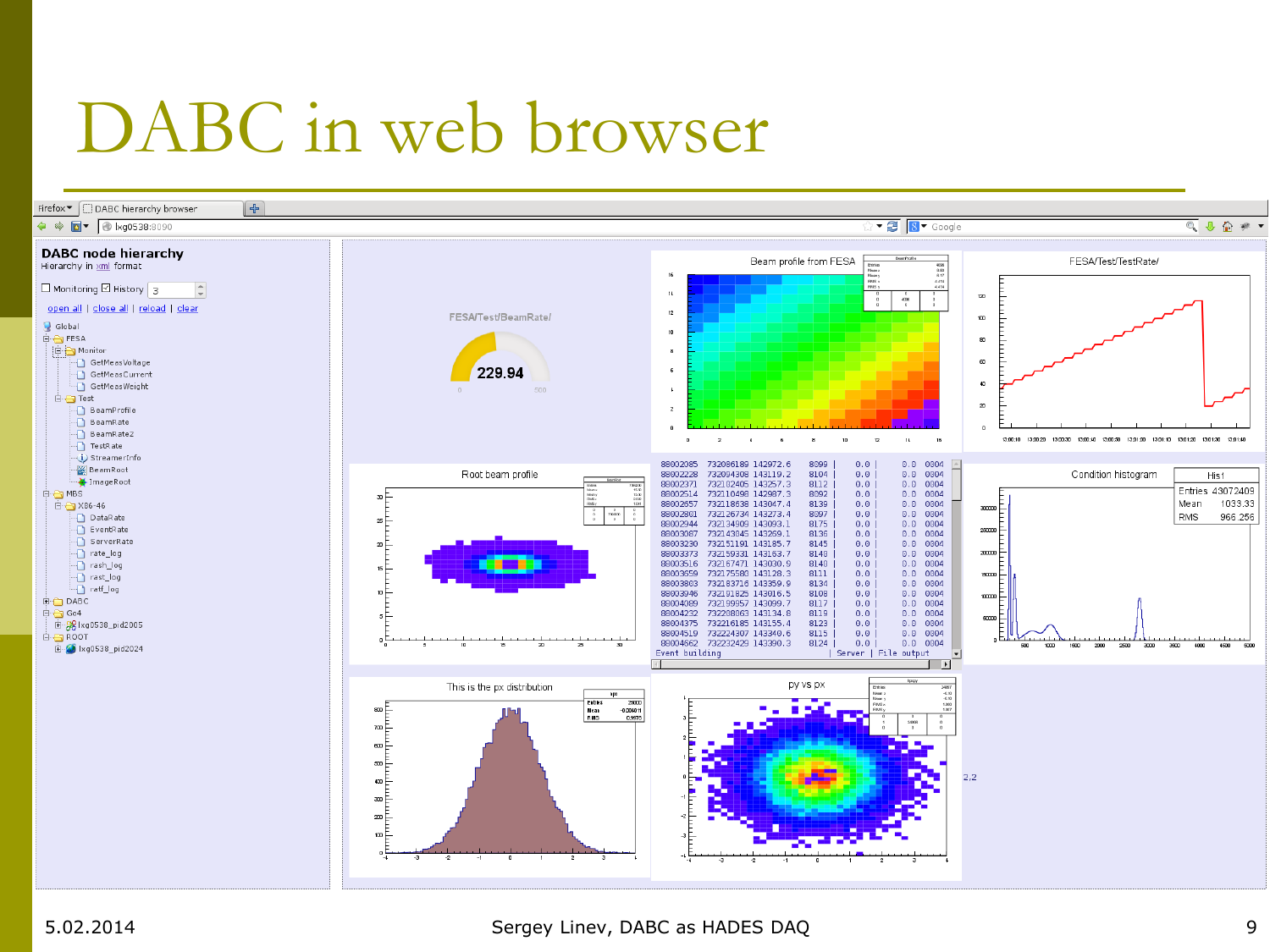# go4 GUI for monitoring

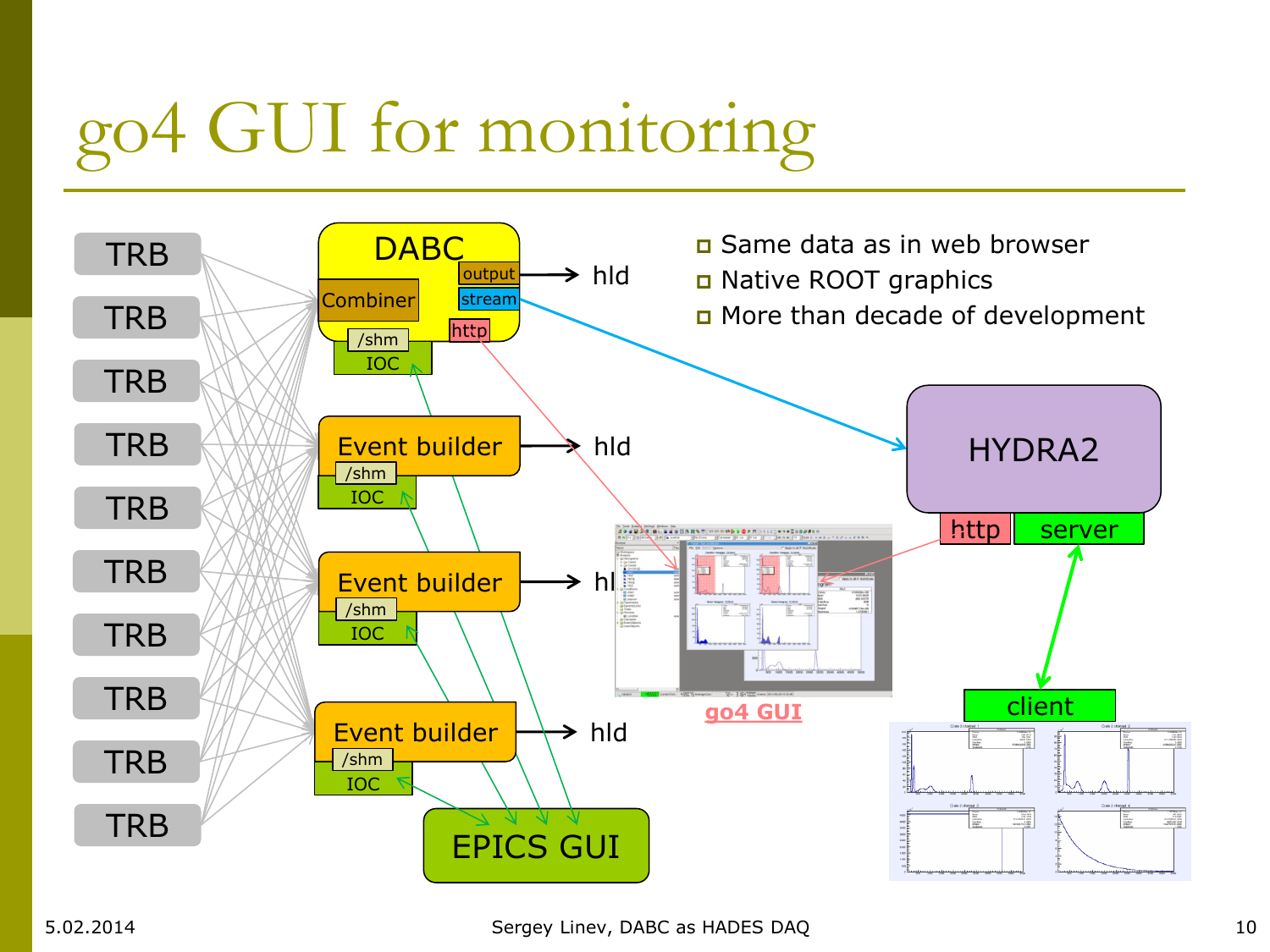# DAQ and online – our plans

#### Introduce step by step new components

- DABC event builder
- **DABC stream server for online HYDRA**
- **http access for DAQ and online**
- **p** Parallel work of old and new components is possible on all stages
- Keep and maintain old components as long as necessary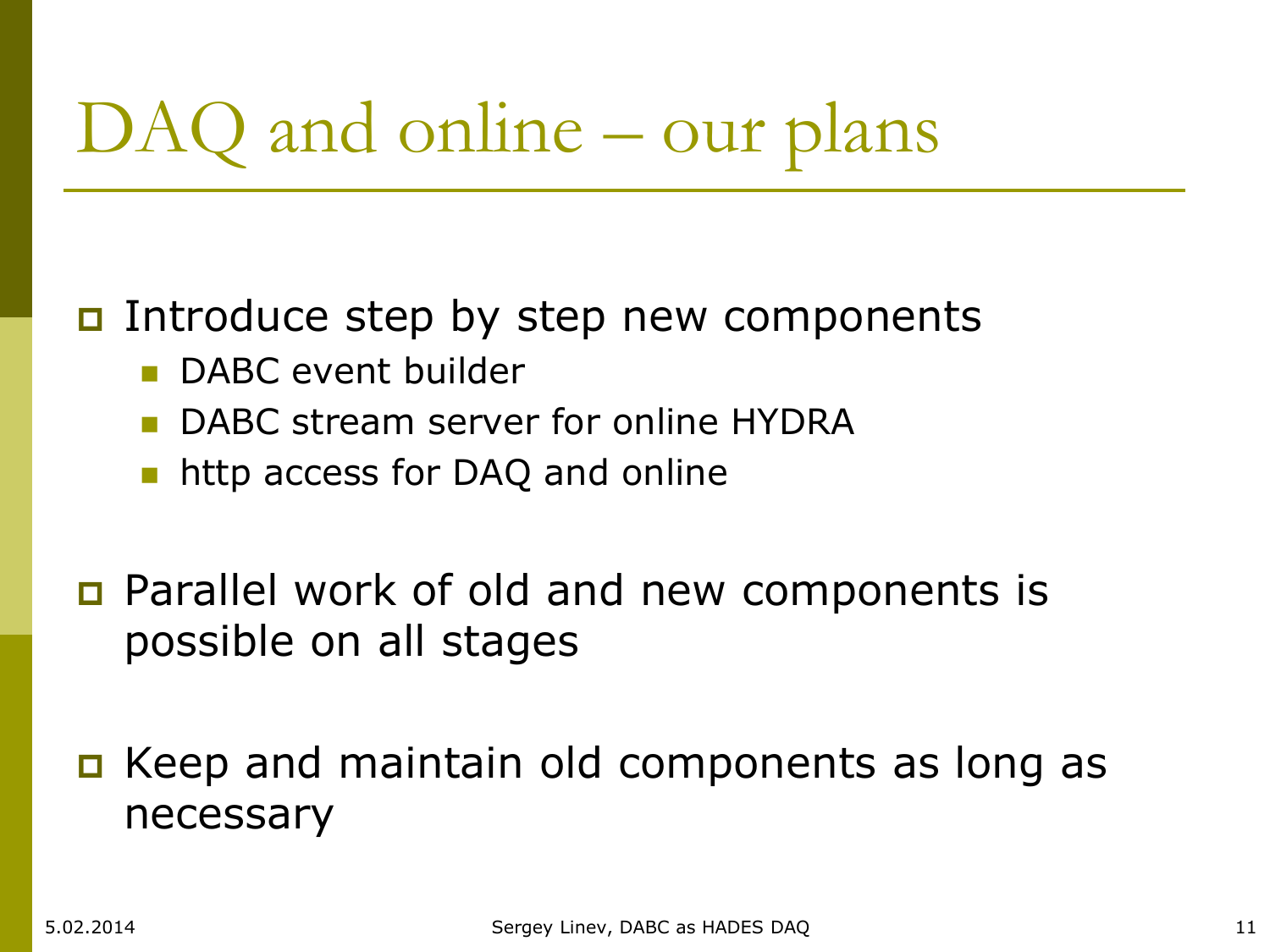# DAQ and online – near future

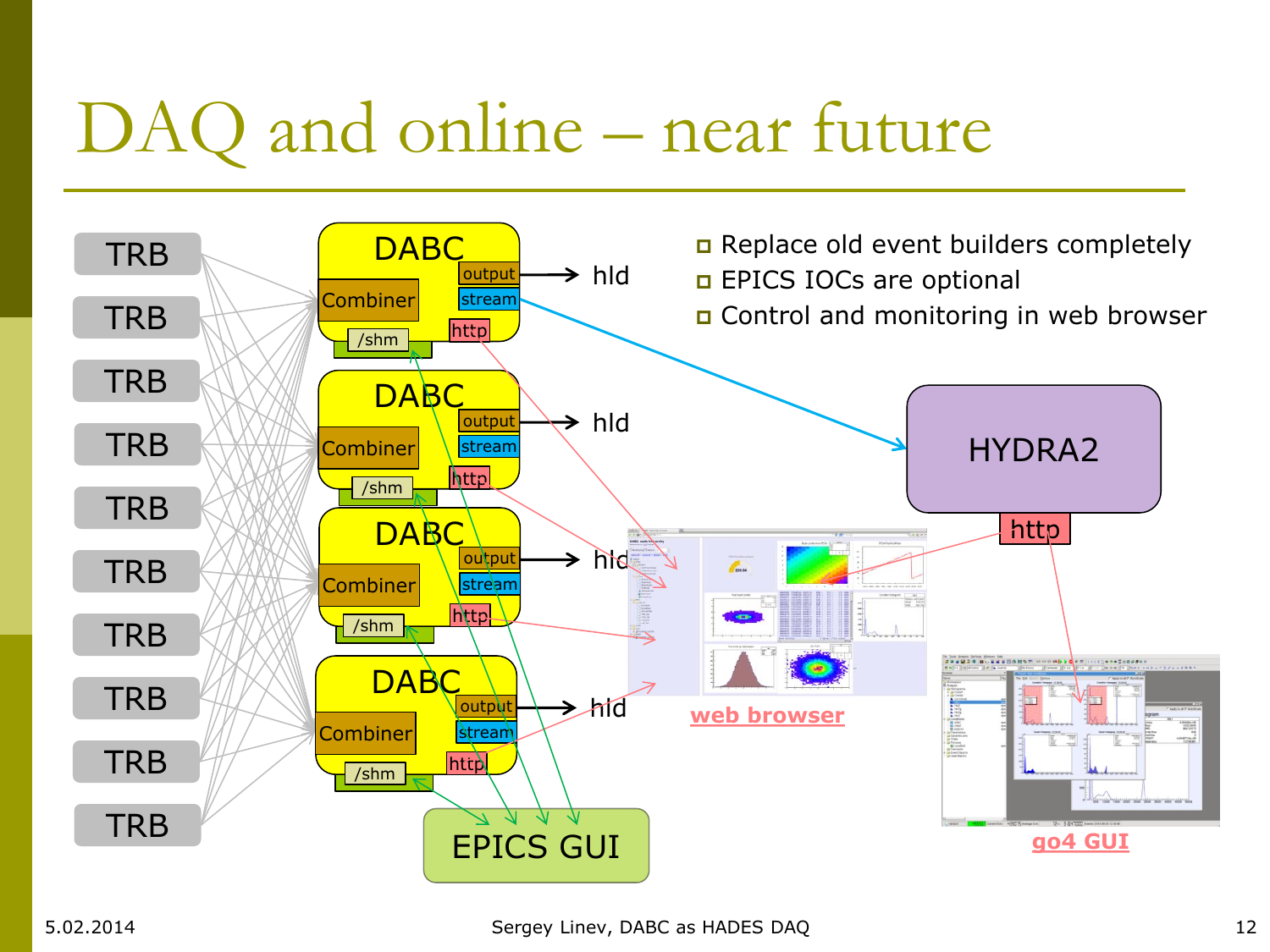# Many online analysis in parallel

#### D Different code, same events

- allows to run different analysis kinds in parallel
- no extra work is required